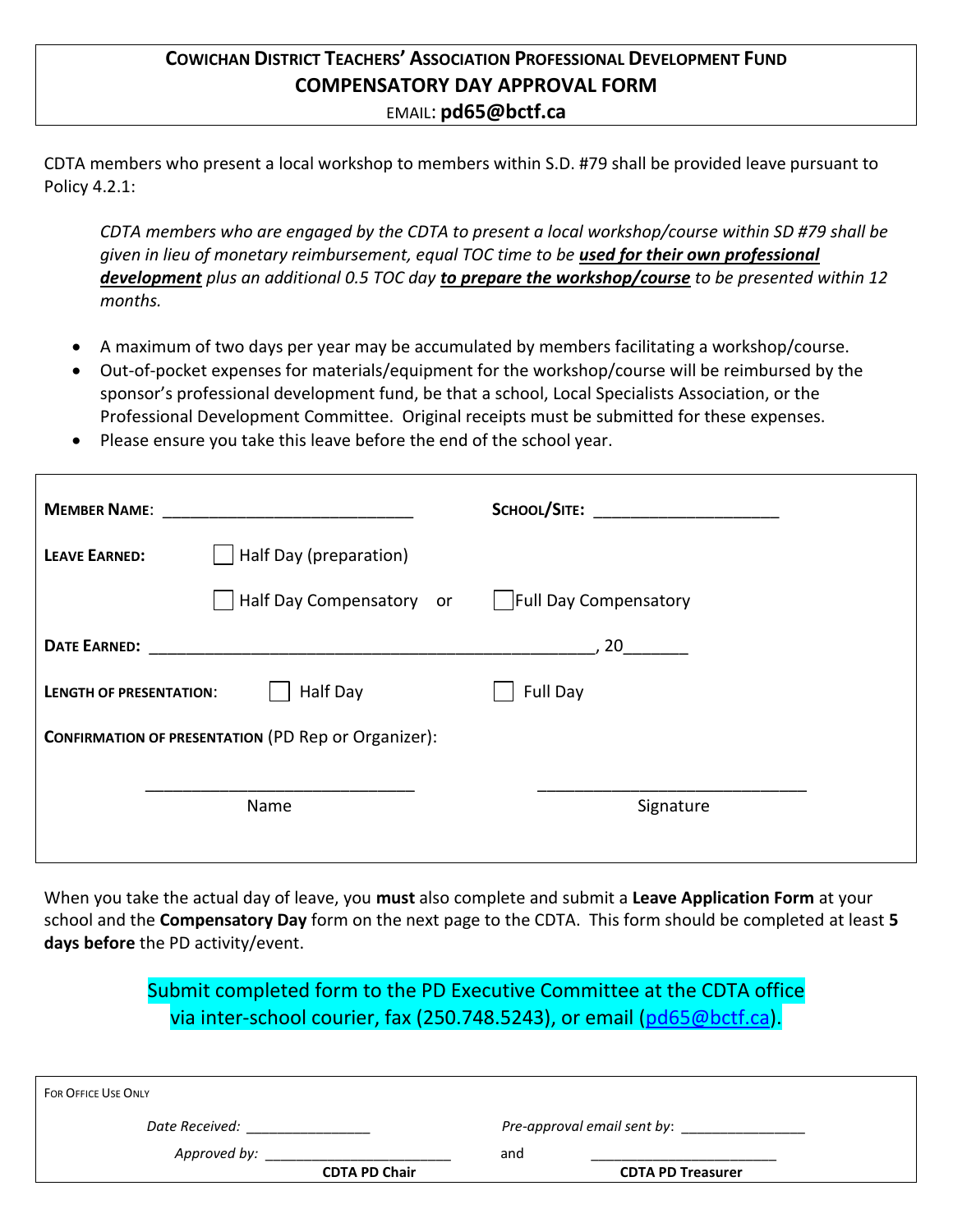### **COWICHAN DISTRICT TEACHERS' ASSOCIATION PROFESSIONAL DEVELOPMENT FUND COMPENSATORY DAY LEAVE REQUEST FORM** EMAIL: **pd65@bctf.ca**

It is imperative you apply for Compensatory Leave through the CDTA office at least **five (5)** working days in advance of the date requested. The CDTA must send a letter to the Board Office applying for your release time **in advance** of the date requested.

As well, you will need to complete the school district Leave Application Form and quote article F.1 where appropriate.

Submit completed form to the PD Executive Committee at the CDTA officevia inter-school courier, fax (250.748.5243), or email [\(pd65@bctf.ca\)](mailto:pd65@bctf.ca).

| <b>MEMBER NAME:</b>                                                             |                 |                   | SCHOOL/SITE: ____________________ |
|---------------------------------------------------------------------------------|-----------------|-------------------|-----------------------------------|
| Please arrange for me to take my Professional Development Compensatory Leave on |                 |                   |                                   |
|                                                                                 |                 |                   | .20                               |
|                                                                                 | <b>Full Day</b> | $\vert$ A.M. ONLY | P.M. ONLY                         |

Please remember to:

- ✓ Submit this form to the CDTA office at least **five** working days before using this compensatory time for Professional Development.
- $\checkmark$  Complete and send the Funding and Self-Directed Pre-Approval Application (Form A) to the CDTA office.
- ✓ Fill out a Leave Application Form at your school/site quoting article F.1 Professional Development.
- ✓ Use account code **2600** (CDTA Pro D) when the requesting a TTOC so the district knows to charge the day to professional development committee.
- $\checkmark$  After completing the professional development activity, complete and send the Reimbursement and Post Event Report (Form B) to the CDTA office.

## **I understand that I must request leave at least 5 full working days in advance of the date requested above.**

| Member's Signature         |                      | Date |                          |  |
|----------------------------|----------------------|------|--------------------------|--|
|                            |                      |      |                          |  |
|                            |                      |      |                          |  |
|                            |                      |      |                          |  |
| <b>FOR OFFICE USE ONLY</b> |                      |      |                          |  |
| Date Received:             |                      |      |                          |  |
| Approved by:               |                      | and  |                          |  |
|                            | <b>CDTA PD Chair</b> |      | <b>CDTA PD Treasurer</b> |  |